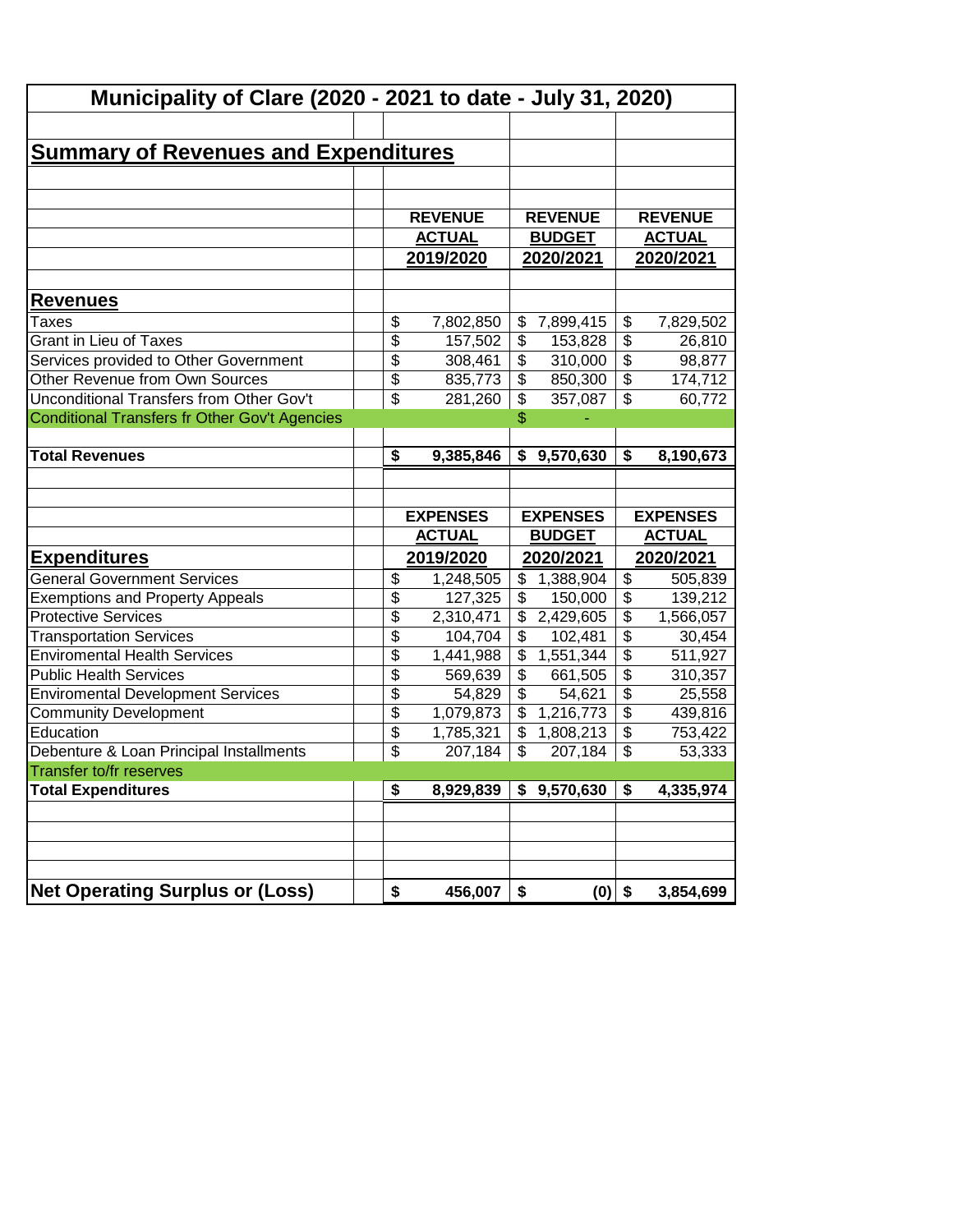|                 | Municipality of Clare (2020 - 2021 to date - July 31, 2020) |                      |                      |                                                           |                      |
|-----------------|-------------------------------------------------------------|----------------------|----------------------|-----------------------------------------------------------|----------------------|
|                 |                                                             |                      |                      |                                                           | Page 2               |
|                 |                                                             |                      |                      |                                                           |                      |
| <b>Revenues</b> |                                                             |                      | <b>REVENUE</b>       |                                                           |                      |
|                 |                                                             | <b>ACTUAL</b>        | <b>BUDGET</b>        |                                                           | <b>ACTUAL</b>        |
| <u>Acc #</u>    |                                                             | 2019/2020            | 2020/2021            |                                                           | 2020/2021            |
|                 |                                                             |                      |                      |                                                           |                      |
|                 | <b>Taxes</b>                                                |                      |                      |                                                           |                      |
| 11100           | <b>Assessable Property</b>                                  |                      |                      |                                                           |                      |
| 11110           | <b>Residential Tax</b>                                      | 4,903,475            | 5,020,669            | \$                                                        | 5,020,669            |
| 11120<br>11151  | <b>Commercial Tax</b><br>Resource Tax                       | 1,409,006<br>456,467 | 1,413,264<br>431,107 | $\boldsymbol{\theta}$<br>$\overline{\boldsymbol{\theta}}$ | 1,413,264<br>431,136 |
| 11153           | Forest Property taxes (-50,000 acres @ .25)                 | \$<br>24,980         | 24,980               | $\frac{1}{2}$                                             |                      |
| 11154           | Forest Property taxes (+50,000 acres @ .40)                 | \$                   |                      | $\boldsymbol{\theta}$                                     | 24,991               |
| 11182           | Area Rate Collected for Fire Depts (5¢ uniform rate)        | 8,462                | 8,462                | \$                                                        | 8,248                |
| 11182           | Area Rate Collected for Fire Truck (6¢ uniform rate)        | 291,930              | 296,240              | $\overline{\boldsymbol{\mathsf{s}}}$                      | 296,704              |
| 11290           | Area Rates - Street Lights                                  | 350,284<br>22,732    | 355,490<br>23,275    | $\boldsymbol{\mathsf{S}}$                                 | 355,490              |
| 11185           | Private Road Maintenance (By-Law 34)                        |                      | 4,600                | $\boldsymbol{\mathsf{S}}$                                 | 23,379               |
|                 | <b>Sub-Total</b>                                            | 7,467,336            | 7,578,087<br>\$      | \$                                                        | 4,600<br>7,578,481   |
|                 |                                                             |                      |                      |                                                           |                      |
| 11400           | <b>Business Property</b>                                    |                      |                      |                                                           |                      |
| 11420           | Based on Revenue - Aliant                                   | 29,901               | 28,000               | \$                                                        | 27,745               |
| 12430           | NS Power Inc. (Grant in lieu of taxes)                      | 5,123                | 5,123                | $\boldsymbol{\theta}$                                     |                      |
| 11431           | NSFM - Nova Scotia Power (HST Rebate)                       | 13,488               | 13,000               | $\sqrt{2}$                                                | 23,353               |
|                 |                                                             |                      |                      |                                                           |                      |
|                 | <b>Sub-Total</b>                                            | 48,512               | 46,123               | \$                                                        | 51,098               |
| 11900           | <b>Other Taxes</b>                                          |                      |                      |                                                           |                      |
| 11910           | Deed Transfer Tax                                           | \$<br>111,082        | 105,000              | \$                                                        | 26,713               |
|                 | Sewer Services Charges                                      |                      |                      |                                                           |                      |
| 11184           | Church Point - Sewer Services (236Ux\$200)                  | 46,800               | 47,200               | $\boldsymbol{\theta}$                                     | 46,600               |
| 11210           | Meteghan/Mriver/MCentre - Sewer Serv (510Ux\$200)           | 102,000              | 102,000              | $\overline{\boldsymbol{\theta}}$                          | 101,400              |
| 11214           | Church Point - Sewer Frontage                               | 1,261                | 1,261                | \$                                                        | 5,352                |
| 11215           | Belliveau Cove - Frontage                                   | 4,000                |                      |                                                           |                      |
| 11216           | Meteghan River/Centre Ext - Frontage Charges (residentia    | 8,659                | $6,344$ \$           |                                                           | 6,459                |
| 11211           | Belliveau Cove - Sewer Services (67Ux\$200)                 | 13,200               | 13,400               | $\boldsymbol{\mathsf{S}}$                                 | 13,400               |
|                 | <b>Sub-Total</b>                                            | 287,002              | 275,205              | \$                                                        | 199,924              |
|                 |                                                             | 7,802,850            | 7,899,415            | \$                                                        | 7,829,502            |
|                 |                                                             |                      |                      |                                                           |                      |
|                 | <b>Grants in Lieu of Taxes</b>                              |                      |                      |                                                           |                      |
| 12100           | <b>Federal Government</b>                                   | \$<br>23,694         | 21,848               |                                                           |                      |
| 12100           | <b>Federal Government Agencies</b>                          |                      |                      |                                                           |                      |
| 12300           | <b>Provincial Government</b>                                |                      |                      |                                                           |                      |
|                 | Prov. Properties/Resource Farm/Supporting Inst.             | 115,107              | 115,354              | \$                                                        | 13,184               |
| 11940           | <b>Fire Protection Grant (Schools)</b>                      | 6,781                | 5,029                | \$                                                        | 5,029                |
|                 | <b>Provincial Government Agencies</b>                       |                      |                      |                                                           |                      |
| 11930           | <b>NS Liquor Corporation Tax</b>                            | 8,597                | 8,597                | \$                                                        | 8,597                |
| 11950           | <b>Civic Addressing Grant</b>                               | 3,323                | 3,000                |                                                           |                      |
|                 | TOTAL GRANTS IN LIEU OF TAXES                               | 157,502              | 153,828              | \$                                                        | 26,810               |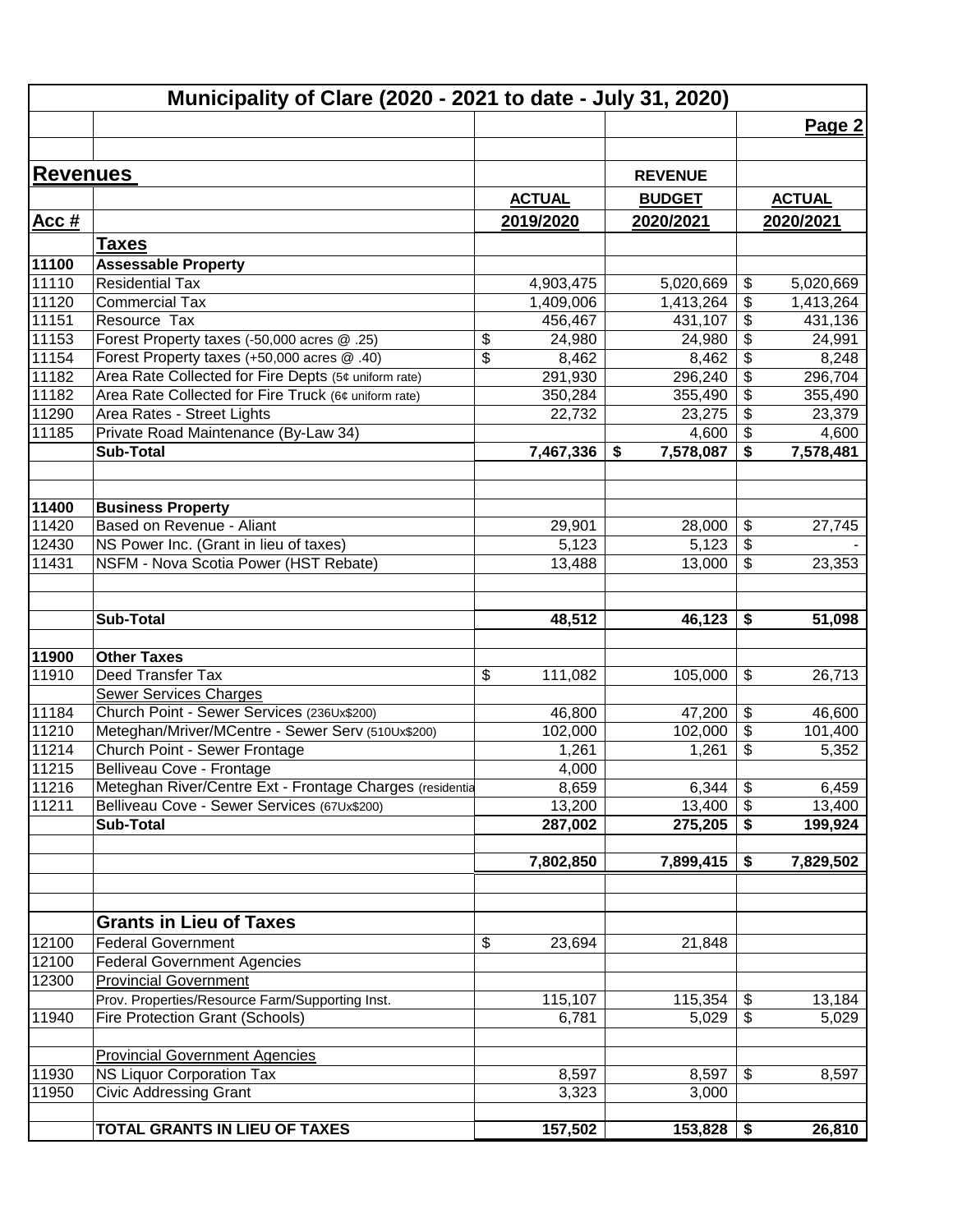|                 | Municipality of Clare (2020 - 2021 to date - July 31, 2020) |                 |               |                         |               |                                      |                          |
|-----------------|-------------------------------------------------------------|-----------------|---------------|-------------------------|---------------|--------------------------------------|--------------------------|
|                 |                                                             |                 |               |                         |               |                                      | Page 3                   |
| <b>Revenues</b> |                                                             |                 |               |                         |               |                                      |                          |
|                 |                                                             |                 | <b>ACTUAL</b> |                         | <b>BUDGET</b> |                                      | <b>ACTUAL</b>            |
| Acc #           |                                                             |                 | 2019/2020     |                         | 2020/2021     |                                      | 2020/2021                |
|                 |                                                             |                 |               |                         |               |                                      |                          |
| 13000           | <b>Services Provided to Other Gov't</b>                     |                 |               |                         |               |                                      |                          |
| 13340           | Landfill/Transfer Tipping Fees & White Goods                | \$              | 308,461       | \$                      | 310,000       | \$                                   | 98,877                   |
|                 | TOTAL SERVICES PROV.TO OTHER GOV'T                          | \$              | 308,461       | \$                      | 310,000       | \$                                   | 98,877                   |
| 15000           | <b>Other Revenue from Own Sources</b>                       |                 |               |                         |               |                                      |                          |
| 15100           | <b>Building &amp; Development Permits</b>                   | \$              | 26,845        | \$                      | 26.000        | \$                                   | 13,792                   |
| 15108           | Dog Tags                                                    | \$              | 180           | \$                      | 50            | \$                                   |                          |
| 15200           | Fines (RCMP)                                                | \$              | 24,866        | \$                      | 25,000        | \$                                   | 6,261                    |
| 15210           | Miscellaneous - CHC                                         | $\overline{\$}$ | 1,676         | \$                      | 1,500         | $\overline{\mathbf{S}}$              | 125                      |
| 15301           | Rent - Clare Health Centre                                  | \$              | 250,963       | \$                      | 254, 134      | \$                                   | 105,989                  |
| 15302           | Rent - Cultural Hub Culturel                                | \$              | 12,000        | \$                      | 12,000        | \$                                   | 7,075                    |
| 15304           | Clare Veteran Centre - Rentals                              | \$              | 12,545        | $\overline{\mathbf{3}}$ | 12,500        | $\overline{\boldsymbol{\mathsf{s}}}$ |                          |
| 15305           | Eco Park - Rent                                             | \$              | 25,200        | \$                      | 10,500        | $\overline{\mathcal{S}}$             | 10,500                   |
| 15400           | <b>Operational Grants (SWNDHA)</b>                          | \$              | 84,016        | \$                      | 84,016        | \$                                   | 28,679                   |
| 15500           | Return on Investments                                       | $\overline{\$}$ | 41,013        | $\overline{\mathbf{3}}$ | 40,000        | $\overline{\boldsymbol{\mathsf{s}}}$ | 8,411                    |
| 15600           | Penalties and Interest on Taxes                             | \$              | 106,346       | \$                      | 90,000        | $\overline{\mathbf{S}}$              | 5,527                    |
| 15932           | <b>Tax Sale Fees</b>                                        | \$              | 6,850         | \$                      | 7,500         | $\frac{1}{2}$                        | $\overline{\phantom{a}}$ |
| 15928           | <b>Tent Rentals</b>                                         | \$              | 8,000         | \$                      | 7,000         | \$                                   |                          |
| 15930           | Miscellaneous                                               | \$              | 5,008         | $\overline{\mathbf{3}}$ | 13,500        | \$                                   | 964                      |
|                 |                                                             | \$              | 605,508       | \$                      | 583,700       | \$                                   | 187,324                  |
|                 | <b>Community Development</b>                                |                 |               |                         |               |                                      |                          |
| 11190           | Gran Fondo - Registrations                                  | \$              | 108,853       | \$                      | 105,000       | \$                                   | (19, 342)                |
| 11191           | Gran Fondo - Sponsorship                                    | \$              | 17,525        | \$                      | 19,000        | $\frac{1}{2}$                        | 15                       |
| 11192           | Gran Fondo - Other Revenues                                 | \$              | 13,591        | \$                      | 13,000        | \$                                   | 55                       |
|                 | -Total GranFondo Revenue                                    | \$              | 139,969       | $\overline{\mathbf{e}}$ | 137,000       | $\overline{\boldsymbol{\theta}}$     | (19, 272)                |
|                 | <b>Total Tourism Revenue</b>                                | \$              | 49,532        | \$                      | 93,200        | \$                                   | 6,660                    |
|                 | <b>Total Recreation Revenue</b>                             | \$              | 40,764        | \$                      | 36,400        | $\overline{\mathbf{s}}$              |                          |
|                 | <b>Total Community Development</b>                          | \$              | 230,265       | \$                      | 266,600       | \$                                   | (12, 612)                |
|                 | TOTAL OTHER REVENUE FR OWN SOURCES                          |                 |               | \$                      |               |                                      |                          |
|                 |                                                             | \$              | 835,773       |                         | 850,300       | \$                                   | 174,712                  |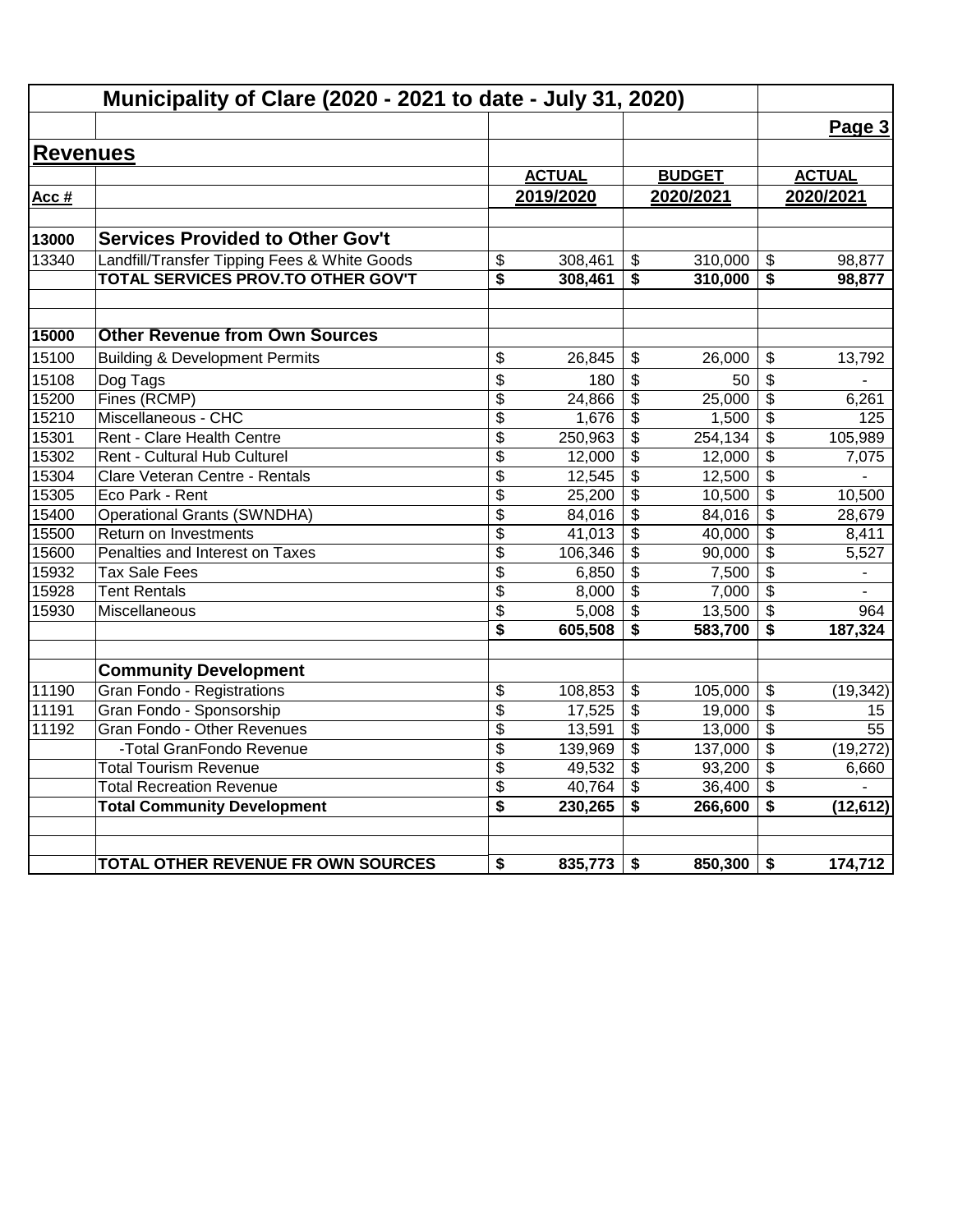|          | Municipality of Clare (2020 - 2021 to date - July 31, 2020) |               |               |               |
|----------|-------------------------------------------------------------|---------------|---------------|---------------|
|          |                                                             |               |               | Page 4        |
| Revenues |                                                             |               |               |               |
|          |                                                             |               |               |               |
|          |                                                             | <b>ACTUAL</b> | <b>BUDGET</b> | <b>ACTUAL</b> |
| ACC#     |                                                             | 2019/2020     | 2020/2021     | 2020/2021     |
|          | <b>Unconditional Transfers from Other Gov'ts</b>            |               |               |               |
| 16281    | <b>Equalization Grant</b>                                   | \$<br>223,087 | \$<br>223.087 | \$<br>55,772  |
| 12009    | Grants - CMA                                                | \$<br>13,173  | \$            |               |
| 12009    | Doctors NS/Assoc.Comm. Health Centre                        | \$<br>5,000   | \$            | \$<br>5,000   |
| 12009    | PNS - Bilingualism                                          | \$<br>40.000  | \$<br>40,000  |               |
|          | Communauté accueillante                                     |               | 94,000        |               |
|          | <b>TOTAL UNCONDITIONAL TRANSFERS FR OTHER GOV'TS \$</b>     | 281,260       | 357,087       | \$<br>60,772  |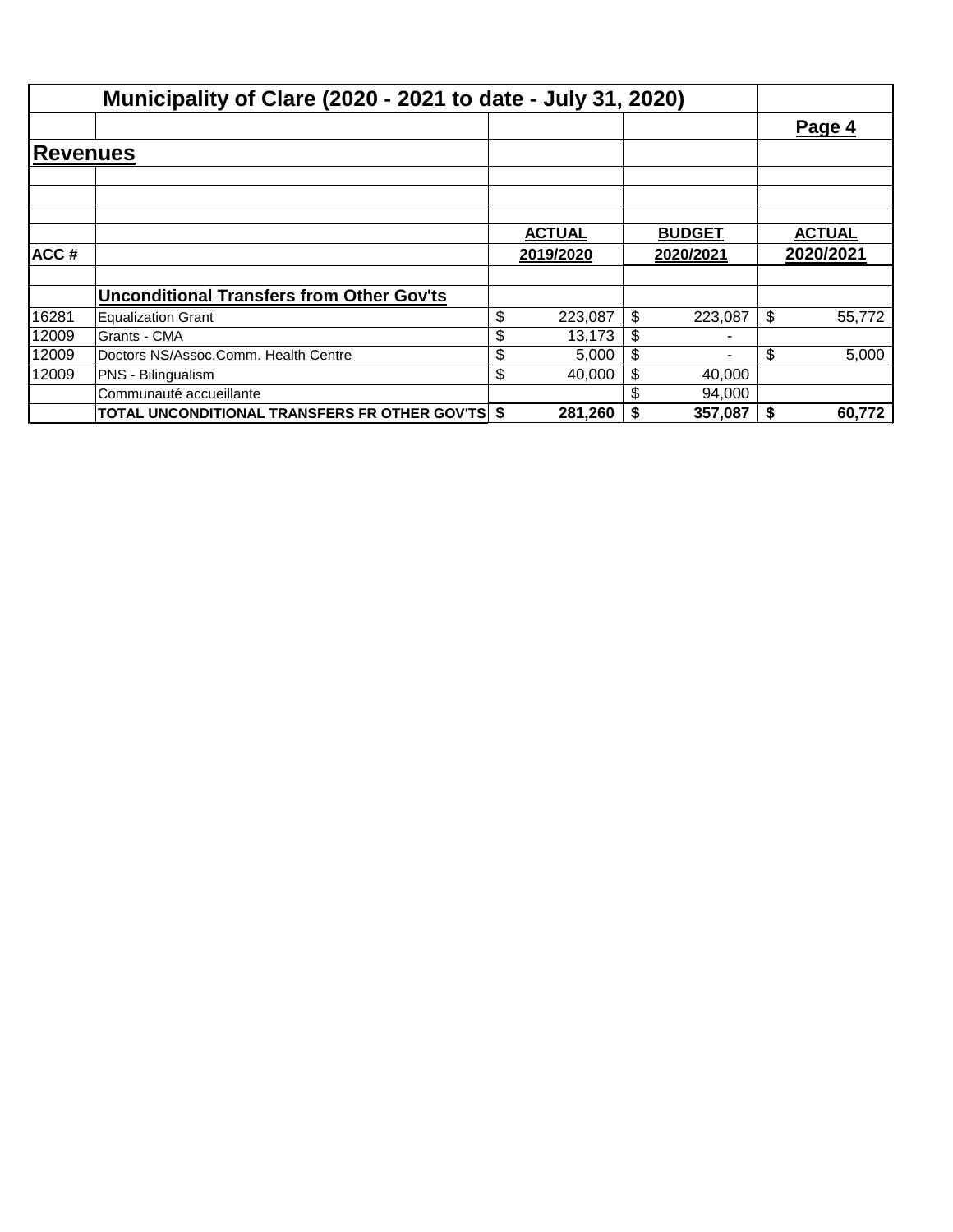|                | Municipality of Clare (2020 - 2021 to date - July 31, 2020)             |                       |                 |                       |                   |                                  |                          |
|----------------|-------------------------------------------------------------------------|-----------------------|-----------------|-----------------------|-------------------|----------------------------------|--------------------------|
|                |                                                                         |                       |                 |                       |                   |                                  |                          |
|                | <b>Expenditures</b>                                                     |                       |                 |                       |                   |                                  | Page 5                   |
| 21243          | Low Income Exemptions & Appeals                                         | \$                    | 127,325         | \$                    | 150,000           | \$                               | 139,212                  |
| 21244          |                                                                         |                       |                 |                       |                   |                                  |                          |
|                |                                                                         |                       | <b>ACTUAL</b>   |                       | <b>BUDGET</b>     |                                  | <b>ACTUAL</b>            |
| <u>ACC#</u>    |                                                                         |                       | 2019/2020       |                       | 2020/2021         |                                  | 2020/2021                |
|                | <b>GENERAL GOVERNMENT SERVICES</b>                                      |                       |                 |                       |                   |                                  |                          |
|                | <b>Warden and Council</b>                                               |                       |                 |                       |                   |                                  |                          |
| 21110          | Council Honorarium                                                      | \$                    | 194,229         | \$                    | 198,500           | \$                               | 68,547                   |
| 21111          | Council - Mileage, & Conferences                                        | \$                    | 20,799          | \$                    | 28.000            | \$                               | 519                      |
|                | <b>Sub-Total</b>                                                        | \$                    | 215,028         | \$                    | 226,500           | \$                               | 69,066                   |
|                |                                                                         |                       |                 |                       |                   |                                  |                          |
|                | <b>Administration-Salaries</b><br>CAO / Assistant to the CAO /          | \$                    | 397,224         | \$                    | 429,774           | \$                               | 142,564                  |
|                | Director of Finance/ Tax Clerk /                                        |                       |                 |                       |                   |                                  |                          |
|                | Accounting Clerk / Communications Officer                               |                       |                 |                       |                   |                                  |                          |
|                | <b>Administration-Other</b>                                             |                       |                 |                       |                   |                                  |                          |
| 20020          | C.P.P.                                                                  | \$                    | 23,443          | \$                    | 27,235            | \$                               | 9,225                    |
| 20030          | EI                                                                      | \$                    | 7,354           | \$                    | 7,285             | \$                               | 2,848                    |
| 20040          | Pension Plan                                                            | \$                    | 22,887          | \$                    | 24,124            | \$                               | 8,386                    |
| 20060          | Insurance                                                               | \$                    | 15,731          | \$                    | 18,915            | \$                               | 6,113                    |
| 21112          | Simultaneous Translation                                                | \$                    | 9,492           | \$                    | 13,000            | \$                               |                          |
| 21113<br>21241 | <b>Translation of Documents</b><br>Clerk's Pension (Delphis until 1993) | \$<br>\$              | 3,546<br>12,463 | \$<br>\$              | 7,000<br>3,500    | \$<br>\$                         | 2,748                    |
| 21242          | IT Support / Procom & Hosting                                           | \$                    | 23,055          | \$                    | 28,000            | \$                               | 18,368                   |
|                | IT Maintenance Contract                                                 | \$                    |                 | \$                    | 30,000            | \$                               | 8,604                    |
| 21282          | Newsletter (4 publications)                                             | \$                    | 2,440           | \$                    | 5,400             | \$                               | 1,563                    |
| 21283          | Home Page\Production\Mun Website\U-Stream                               | \$                    | 1,316           | \$                    | 4,500             | \$                               | $\overline{\phantom{a}}$ |
| 21285          | <b>General Repairs</b>                                                  | \$                    | 3,631           | \$                    | 5,000             | \$                               | 892                      |
| 21286          | Lawn Maint / Snow Removal/ Landscaping                                  | \$                    | 2,734           | \$                    | 3,000             | \$                               | 1,795                    |
| 21288          | Janitor salaries                                                        | \$                    | 11,721          | \$                    | 12,620            | \$                               | 2,904                    |
| 21289          | <b>Heating fuel</b>                                                     | \$                    | 7,570           | \$                    | 8,500             | \$                               | 468<br>$\mathbf{r}$      |
| 21290<br>21291 | Postage<br>Supplies                                                     | \$<br>\$              | 20,667<br>9,383 | \$<br>\$              | 18,000<br>10,000  | \$<br>\$                         | 2,346                    |
| 21293          | Solicitor                                                               | \$                    | 11,169          | \$                    | 13,000            | \$                               | 1,403                    |
| 21294          | <b>Promotional Materials/Advertising</b>                                | \$                    | 5,229           | \$                    | 5,000             | \$                               |                          |
| 21295          | Hydro                                                                   | \$                    | 8,822           | \$                    | 10,000            | \$                               | 2,099                    |
| 21296          | <b>Equipment Rental</b>                                                 | \$                    | 8,244           | \$                    | 8,266             | \$                               | 3,085                    |
| 21297          | Advertising                                                             | \$                    | 3,231           | $\,$                  | 4,000             | $\overline{\boldsymbol{\theta}}$ | 544                      |
| 21298          | Telephone/Fax/Internet                                                  | \$                    | $11,070$ \$     |                       | 11,000            | $\overline{\mathcal{L}}$         | 3,866                    |
| 21299          | Auditors                                                                | \$                    | 32,361          | \$                    | 26,594            | \$                               | 16,739                   |
| 21300          | <b>Tax Sale Expense</b><br><b>Workmen's Compensation</b>                | \$<br>$\overline{\$}$ | 3,997           | \$<br>$\overline{\$}$ | 7,500             | \$<br>$\overline{\$}$            | 2,062                    |
| 21301<br>21303 | Briefs/Presentations/Speeches                                           | \$                    | 4,845           | \$                    | 5,376             | $\overline{\$}$                  |                          |
| 21304          | NSFM (membership)                                                       | \$                    | 5,824           | \$                    | 6,000             | $\sqrt[6]{3}$                    | $\overline{\phantom{a}}$ |
| 21305          | FCM (membership)                                                        | \$                    | 1,660           | \$                    | 1,800             | \$                               | 2,114                    |
| 21306          | AMA (membership)                                                        | \$                    | 688             | \$                    | 688               | \$                               | 688                      |
| 21308          | Banking Fees & Debit                                                    | \$                    | 7,393           | \$                    | 8,000             | \$                               | 2,511                    |
| 21309          | Misc                                                                    | \$                    | 6,004           | \$                    | 6,000             | $\overline{\mathbf{3}}$          | 2,695                    |
| 21311          | Office Equipment & Small Furniture                                      | \$                    | 94              | \$                    | 2,000             | \$                               |                          |
| 21312          | <b>Special Events</b>                                                   | \$                    | 6,425           | \$                    | 6,000             | $\overline{\$}$                  | 1,504                    |
| 21314<br>21248 | <b>US Exchange</b>                                                      | \$<br>\$              | (964)           | \$                    | (1,000)           | $\sqrt{2}$<br>\$                 | (629)                    |
| 21910          | <b>Assessment Services</b><br>Election/Plebiscite/Boundary Review/other | \$                    | 255,932<br>736  | \$<br>\$              | 257,120<br>25,000 | \$                               | 128,560<br>3,832         |
| 21920          | Mileage/ Training / Conferences                                         | \$                    | 20,411          | \$                    | 22,000            | $\overline{\mathbf{S}}$          | 1,956                    |
| 21930          | Insurance (Property/Liability)                                          | \$                    | 31,756          | \$                    | 42,207            | $\overline{\$}$                  | 42,109                   |
| 21950          | Grants to Organizations                                                 | \$                    | 33,893          | \$                    | 40,000            | \$                               | 12,812                   |
|                | Internet Project                                                        |                       |                 | \$                    | $\overline{a}$    |                                  |                          |
|                |                                                                         |                       |                 |                       |                   |                                  |                          |
|                | <b>Sub-Total</b>                                                        | \$                    | 1,033,477       | \$                    | 1,162,404         | \$                               | 436,773                  |
|                | TOTAL GENERAL GOVERNMENT SERVICES                                       | \$                    | 1,248,505       |                       | 1,388,904         | \$                               | 505,839                  |
|                |                                                                         |                       |                 | \$                    |                   |                                  |                          |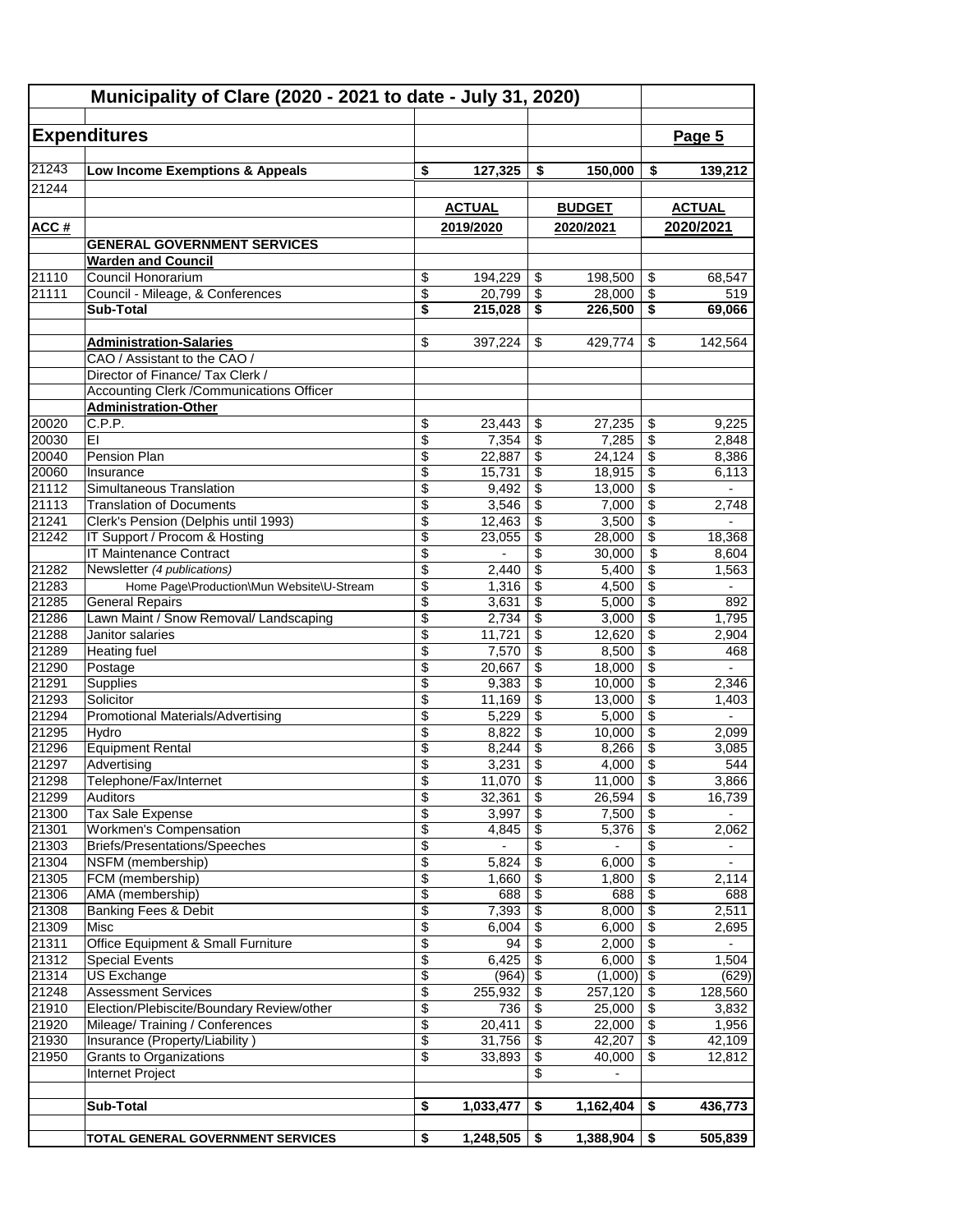|                | Municipality of Clare (2020 - 2021 to date - July 31, 2020)                          |          |                          |          |                          |                     | Page 6                   |
|----------------|--------------------------------------------------------------------------------------|----------|--------------------------|----------|--------------------------|---------------------|--------------------------|
|                | <b>Expenditures</b>                                                                  |          |                          |          |                          |                     |                          |
|                |                                                                                      |          |                          |          |                          |                     |                          |
|                | <b>PROTECTIVE SERVICES</b>                                                           |          |                          |          |                          |                     |                          |
|                |                                                                                      |          | <b>ACUTAL</b>            |          | <b>BUDGET</b>            |                     | <b>ACTUAL</b>            |
| ACC#           |                                                                                      |          | 2019/2020                |          | 2020/2021                |                     | 2020/2021                |
|                | <b>RCMP Administration</b>                                                           |          |                          |          |                          |                     |                          |
| 22120          | RCMP Costs (7 members)                                                               | \$       | 1,112,576                | \$       |                          |                     | 570,844                  |
| 22121          | <b>Prosecution Services</b>                                                          | \$       | 8,325                    | \$       | 12,500                   | \$                  | 413                      |
| 22130          | <b>DNA Testing</b>                                                                   | \$       | 4,785                    | \$       | 7,000                    | \$                  | 4,725                    |
|                | <b>Total RCMP</b>                                                                    | \$       | 1,125,686                | \$       | 1,146,539                | \$                  | 575,982                  |
| 22310          | <b>Corrections</b>                                                                   | \$       | 89,913                   | \$       | 118,475                  | \$                  | 59,238                   |
|                | <b>Total Jails</b>                                                                   | \$       | 89,913                   | \$       | 118,475                  | \$                  | 59,238                   |
|                |                                                                                      |          |                          |          |                          |                     |                          |
|                | <b>Other Law Enforcement</b>                                                         |          |                          |          |                          |                     |                          |
| 22290          | <b>By-Law Enforcement</b>                                                            | \$       | $\overline{\phantom{a}}$ | \$       | 2,000                    | \$                  | $\overline{\phantom{a}}$ |
| 22990<br>22930 | <b>Unsightly Premises</b><br><b>Animal Control</b>                                   | \$       |                          | \$       |                          | \$                  |                          |
|                | <b>Total Other Law Enforcement</b>                                                   | \$<br>\$ | 21,715<br>21,715         | \$<br>\$ | 21,600<br>23,600         | \$<br>\$            | 9,000<br>9.000           |
|                |                                                                                      |          |                          |          |                          |                     |                          |
|                | <b>Fire Departments</b>                                                              |          |                          |          |                          |                     |                          |
| 22400<br>22404 | Fire Departments - General Operations<br>Level I - Training                          | \$<br>\$ | 261,865<br>4,850         | \$<br>\$ | 266,697<br>5,000         | \$<br>$\sqrt[6]{3}$ | 271,014                  |
| 22405          | Fire Dept - Members Appreciation                                                     | \$       | 4,958                    | \$       | 5,000                    | \$                  | $\sim$                   |
| 22403          | Fire Dept - Assessment                                                               | \$       | 5,091                    | \$       | $\overline{\phantom{a}}$ | \$                  |                          |
|                | Firefighters - Worker's Compensation                                                 |          |                          | \$       | 4,075                    |                     |                          |
|                | St-Bernard Building Int.-Short and Long Term Debt                                    | \$       | 18,540                   | \$       | 17,821                   |                     |                          |
| 22401          | <b>Fire Department (Shared Services)</b>                                             | \$       | 21,572                   | \$       | 22,000                   | \$                  | 6,466                    |
|                | Sub Total Fire Departments                                                           | \$       | 316,876                  | \$       | 320,593                  | \$                  | 277,480                  |
| 22402          | New Capital Purchases from Area Rate<br>Equipment Purchase as per Vehicle Assessment | \$<br>\$ | 101,107<br>350,000       | \$<br>\$ | 129,000<br>350,000       | \$<br>\$            | 6,442<br>530,600         |
|                | Principal on Municipal Capital Loan                                                  | \$       | 75,218                   | \$       | 100,000                  | \$                  |                          |
| 29000          | Fire Dept Int.-Short and Long Term Debt                                              | \$       | 15,166                   | \$       | 13,908                   | \$                  | 7,281                    |
|                | <b>Total - Fire Departments</b>                                                      | \$       | 858,367                  | \$       | 913,501                  | \$                  | 821,803                  |
|                |                                                                                      |          |                          |          |                          |                     |                          |
| 22510          | <b>EMO &amp; Other</b><br><b>EMO Operations, etc</b>                                 | \$       | 7,286                    | \$       | 10,000                   | \$                  | 3,250                    |
| 22511          | <b>Clare Search and Rescue</b>                                                       | \$       | 5,000                    | \$       | 5,000                    | \$                  | 5,000                    |
| 22515          | Signage                                                                              | \$       | 834                      | \$       | 3,000                    | \$                  |                          |
| 22520          | 911 Civic Numbering                                                                  | \$       |                          | \$       |                          | \$                  |                          |
|                | <b>Total - EMO</b>                                                                   | \$       | 13,120                   | \$       | 18,000                   | \$                  | 8,250                    |
|                | <b>Building Inspections &amp;</b>                                                    |          |                          |          |                          |                     |                          |
|                | <b>Development Officer</b>                                                           |          |                          |          |                          |                     |                          |
| 22292          | Salaries (2)                                                                         | \$       | 116,861                  | \$       | 121,355                  | \$                  | 41,843                   |
| 22293          | <b>CPP</b>                                                                           | \$       | 5,288                    | \$       | 5,573                    | $\sqrt[6]{3}$       | 2,070                    |
| 22294          | ΕI                                                                                   | \$       | 2,376                    | \$       | 2,398                    | \$                  | 926                      |
| 22295<br>22296 | Pension<br><b>Health Insurance</b>                                                   | \$<br>\$ | 7,150<br>4,635           | \$<br>\$ | 7,406<br>4,791           | \$<br>\$            | 2,554<br>1,569           |
| 22291          | <b>Workers Comp</b>                                                                  | \$       | 1,677                    | \$       | 1,765                    | \$                  | 640                      |
| 22298          | Conventions & Training                                                               | \$       | 17,878                   | \$       | 18,500                   | \$                  |                          |
| 22299          | Supplies                                                                             | \$       | 2,973                    | \$       | 3,000                    | \$                  | 782                      |
| 22300          | <b>Truck Repairs &amp; Gas</b>                                                       | \$       | 4,963                    | \$       | 6,000                    | \$                  | 2,698                    |
|                | <b>Total Building Inspections</b>                                                    | \$       | 163,801                  | \$       | 170,788                  | \$                  | 53,083                   |
| 22910          | Security for Seniors                                                                 | \$       | 37,869                   | \$       | 38,702                   | \$                  | 38,702                   |
|                | <b>Total Security for Seniors</b>                                                    | \$       | 37,869                   | \$       | 38,702                   | \$                  | 38,702                   |
|                |                                                                                      |          |                          |          |                          |                     |                          |
|                | <b>TOTAL PROTECTIVE SERVICES</b>                                                     |          | \$2,310,471              |          | \$2,429,605              |                     | \$1,566,057              |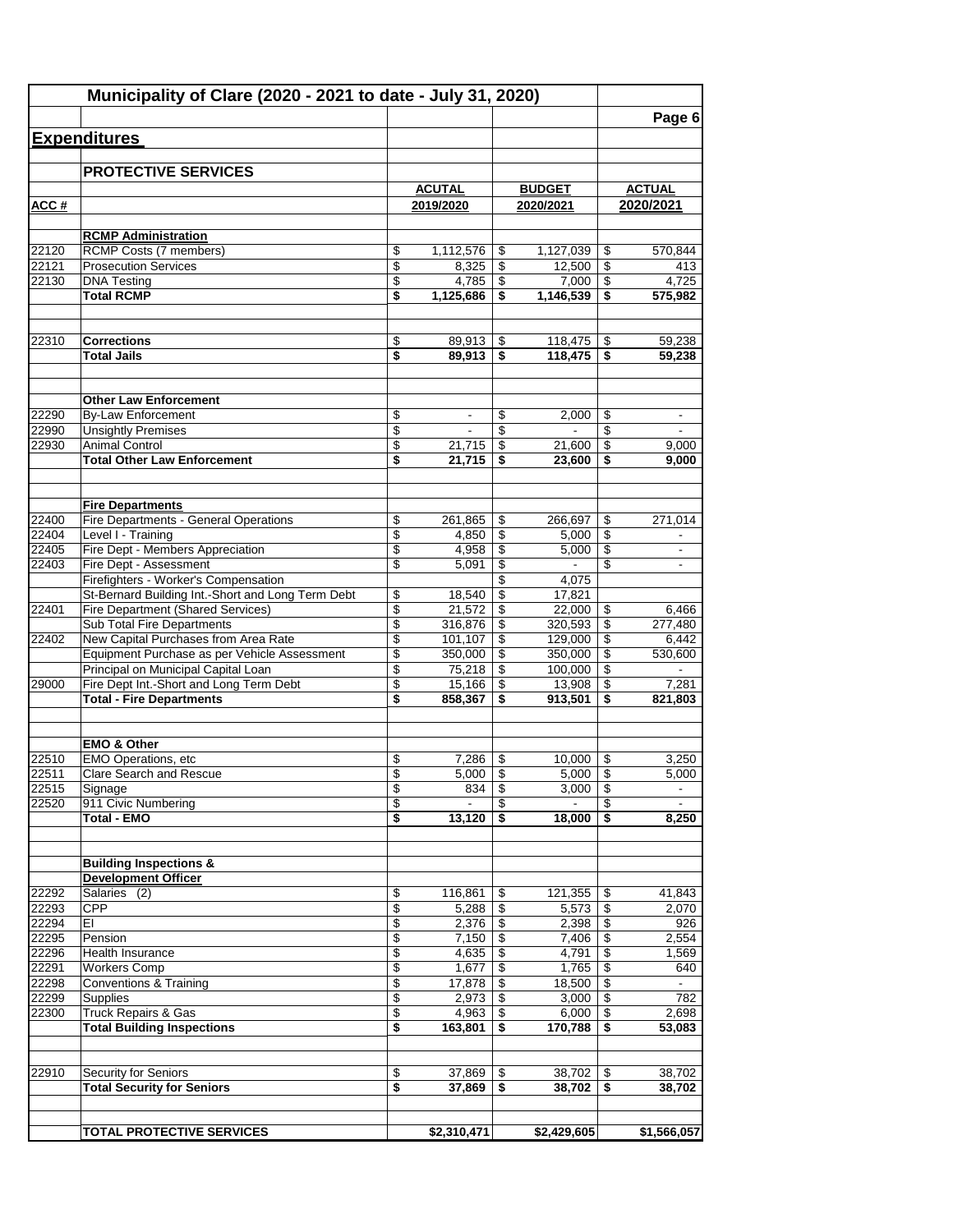|       | Municipality of Clare (2020 - 2021 to date - July 31, 2020) |                                      |               |                         |                      |               |
|-------|-------------------------------------------------------------|--------------------------------------|---------------|-------------------------|----------------------|---------------|
|       |                                                             |                                      |               |                         |                      | Page 7        |
|       | <b>Expenditures</b>                                         |                                      |               |                         |                      |               |
|       |                                                             |                                      |               |                         |                      |               |
|       | <b>TRANSPORTATION SERVICES</b>                              |                                      |               |                         |                      |               |
|       |                                                             |                                      |               |                         |                      |               |
|       |                                                             |                                      | <b>ACTUAL</b> |                         | <b>BUDGET</b>        | <b>ACTUAL</b> |
| Acct# |                                                             |                                      | 2019/2020     |                         | 2020/2021            | 2020/2021     |
|       | <b>Public Transit</b>                                       |                                      |               |                         |                      |               |
| 23500 | Transport de Clare                                          | \$                                   | 25,000        | \$                      | 25,000               | \$<br>25,000  |
|       | <b>Sub-Total</b>                                            | \$                                   | 25,000        | $\mathfrak{S}$          | 25,000               | \$<br>25,000  |
|       |                                                             |                                      |               |                         |                      |               |
|       | <b>Sidewalks/Street Lights/Roads</b>                        |                                      |               |                         |                      |               |
| 23230 | <b>Repairs to Sidewalks</b>                                 | \$                                   |               | \$                      | 1,500                | \$<br>40      |
| 23232 | Sidewalks - Snow Removal                                    | \$                                   | 43,911        | \$                      | 46,107               | \$            |
| 23234 | Private Road Maintenance (By-Law 34)                        |                                      |               | \$                      | 4,600                | \$<br>4,600   |
| 23250 | <b>Street Lights Area Rate</b>                              | \$                                   | 19,529        | \$                      | 23,274               | \$<br>814     |
| 23240 | Roads/Beach Access                                          | \$                                   | 8,755         | \$                      | 2,000                |               |
| 23242 | Paving Manholes/Catch Basins                                | \$                                   | 7,509         | $\mathfrak{S}$          |                      |               |
|       | <b>Sub-Total</b>                                            | \$                                   | 79,704        | $\mathfrak{S}$          | 77,481               | \$<br>5,454   |
|       |                                                             |                                      |               |                         |                      |               |
|       | <b>TOTAL TRANSP. SERVICES</b>                               | $\overline{\boldsymbol{\mathsf{s}}}$ | 104,704       | \$                      | $\overline{102,}481$ | \$<br>30,454  |
|       |                                                             |                                      |               |                         |                      |               |
|       |                                                             |                                      |               |                         |                      |               |
|       | <b>DEBT CHARGES</b>                                         |                                      |               |                         |                      |               |
| 28995 | Principal-CHC Loan (Yr.12of 20)                             | \$                                   | 125,000       | \$                      | 125,000              | \$            |
| 28995 | Principal - Fire Dept Loan (Yr 7 of 15)                     | \$                                   | 53,333        | $\sqrt[6]{\frac{1}{2}}$ | 53,333               | \$<br>53,333  |
| 28995 | Principal -St-Bernard Firehall Loan (Yr 2 of 20)            | \$                                   | 28,851        | \$                      | 28,851               | \$            |
|       | <b>TOTAL PRINCIPAL DEBT CHARGES</b>                         | \$                                   | 207,184       | \$                      | 207,184              | \$<br>53,333  |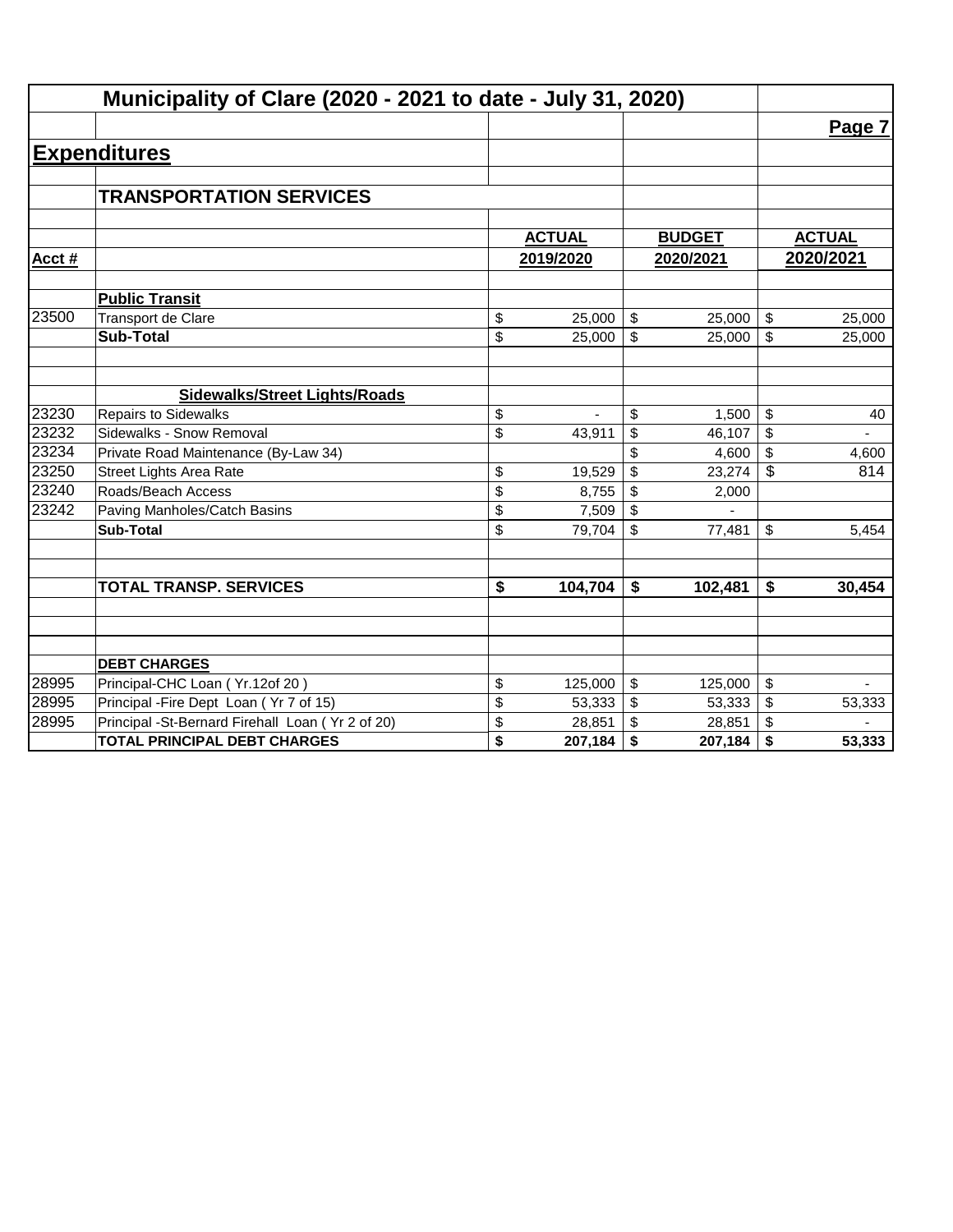|         |                                             |               |                                      |               |                           | Page 8        |
|---------|---------------------------------------------|---------------|--------------------------------------|---------------|---------------------------|---------------|
|         | <b>Expenditures</b>                         |               |                                      |               |                           |               |
|         |                                             |               |                                      |               |                           |               |
|         |                                             | <b>ACTUAL</b> |                                      | <b>BUDGET</b> |                           | <b>ACTUAL</b> |
| Acc $#$ | <b>ENVIRONMENTAL HEALTH SERVICES</b>        | 2019/2020     |                                      | 2020/2021     |                           | 2020/2021     |
|         | <b>Sewer - General Operations</b>           |               |                                      |               |                           |               |
| 24200   | <b>Training and Conferences</b>             | \$<br>3,249   | \$                                   | 3,500         | \$                        |               |
| 24210   | Wages - 1FTE 1PTE                           | \$<br>80,446  | \$                                   | 81,796        | \$                        | 23,861        |
| 24216   | <b>CPP</b>                                  | \$<br>3,813   | \$                                   | 3,927         | \$                        | 1,161         |
| 24217   | EI                                          | \$<br>1,778   | \$                                   | 1,767         | \$                        | 528           |
| 24218   | Pension Plan                                | \$<br>4,602   | \$                                   | 5,052         | \$                        | 1,745         |
| 24219   | Group Insurance                             | \$<br>2,769   | \$                                   | 2,948         | \$                        | 965           |
| 24222   | <b>Workers Comp</b>                         | \$<br>1,203   | \$                                   | 1,251         | \$                        | 365           |
| 24221   | Truck Maintenance, & Gas                    | \$<br>8,603   | \$                                   | 7,750         | \$                        | 1,694         |
| 24223   | Public Works Garage (Belliveau Cove)        | \$<br>6,280   | \$                                   | 3,500         | \$                        | 665           |
| 24295   | Snow Removal (all locations)                | \$<br>1,722   | \$                                   | 3,000         | \$                        | 108           |
|         | <b>Sub-Total Sewer - General Operations</b> | \$<br>114,465 | \$                                   | 114,491       | \$                        | 31,092        |
|         |                                             |               |                                      |               |                           |               |
|         | <b>Sewage Treatment Plant Operations</b>    |               |                                      |               |                           |               |
|         | Meteghan                                    |               |                                      |               |                           |               |
| 24211   | Sewer Hydro                                 | \$<br>18,277  | \$                                   | 18,500        | \$                        | 707           |
| 24212   | Supplies & Repairs                          | \$<br>18,203  | \$                                   | 18,350        | \$                        | 3,424         |
| 24214   | Testing                                     | \$<br>2,090   | \$                                   | 2,100         | $\boldsymbol{\mathsf{S}}$ | 429           |
|         | <b>Sub-Total Meteghan</b>                   | \$<br>38,570  | \$                                   | 38,950        | \$                        | 4,559         |
|         | <b>Sewage Treatment Plant Operations</b>    |               |                                      |               |                           |               |
|         | <b>Church Point</b>                         |               |                                      |               |                           |               |
| 24241   | Hydro                                       | \$<br>8,083   | \$                                   | 8,500         | $\sqrt{2}$                | 1,414         |
| 24242   | Supplies & Repairs                          | \$<br>7,275   | \$                                   | 6,800         | \$                        | 1,611         |
| 24244   | Testing                                     | \$<br>2,090   | \$                                   | 2,100         | \$                        | 286           |
|         | <b>Sub-Total Church Point</b>               | \$<br>17,448  | \$                                   | 17,400        | \$                        | 3,311         |
|         |                                             |               |                                      |               |                           |               |
| 24290   | <b>Belliveau Cove</b>                       | \$<br>6,953   | \$                                   | 6,800         | \$                        | 2,211         |
| 24291   | Hydro<br>Supplies & Repairs                 | \$<br>6,820   | $\sqrt[6]{\frac{1}{2}}$              | 10,900        | $\sqrt[6]{3}$             |               |
| 24292   |                                             | \$<br>1,905   | $\boldsymbol{\mathsf{S}}$            |               |                           | 3,081         |
|         | Testing<br><b>Sub-Total Belliveau Cove</b>  | \$<br>15,678  | $\overline{\boldsymbol{\mathsf{s}}}$ | 19,800        | $\overline{\bullet}$      | 429<br>5,720  |
|         |                                             |               |                                      |               |                           |               |
| 24201   | Insurance - Sewer Systems                   | \$<br>8,624   | \$                                   | 8,243         | $\sqrt[6]{\frac{1}{2}}$   | 8,243         |
|         | <b>Sub-Total Insurance</b>                  | \$<br>8,624   | $\overline{\boldsymbol{\mathsf{s}}}$ | 8,243         | $\overline{\bullet}$      | 8,243         |
|         | <b>TOTAL SEWER COSTS</b>                    | \$<br>194,785 | \$                                   | 198,884       | \$                        | 52,925        |
|         |                                             |               |                                      |               |                           |               |
|         |                                             |               |                                      |               |                           |               |
|         |                                             |               |                                      |               |                           |               |
|         |                                             |               |                                      |               |                           |               |
|         |                                             |               |                                      |               |                           |               |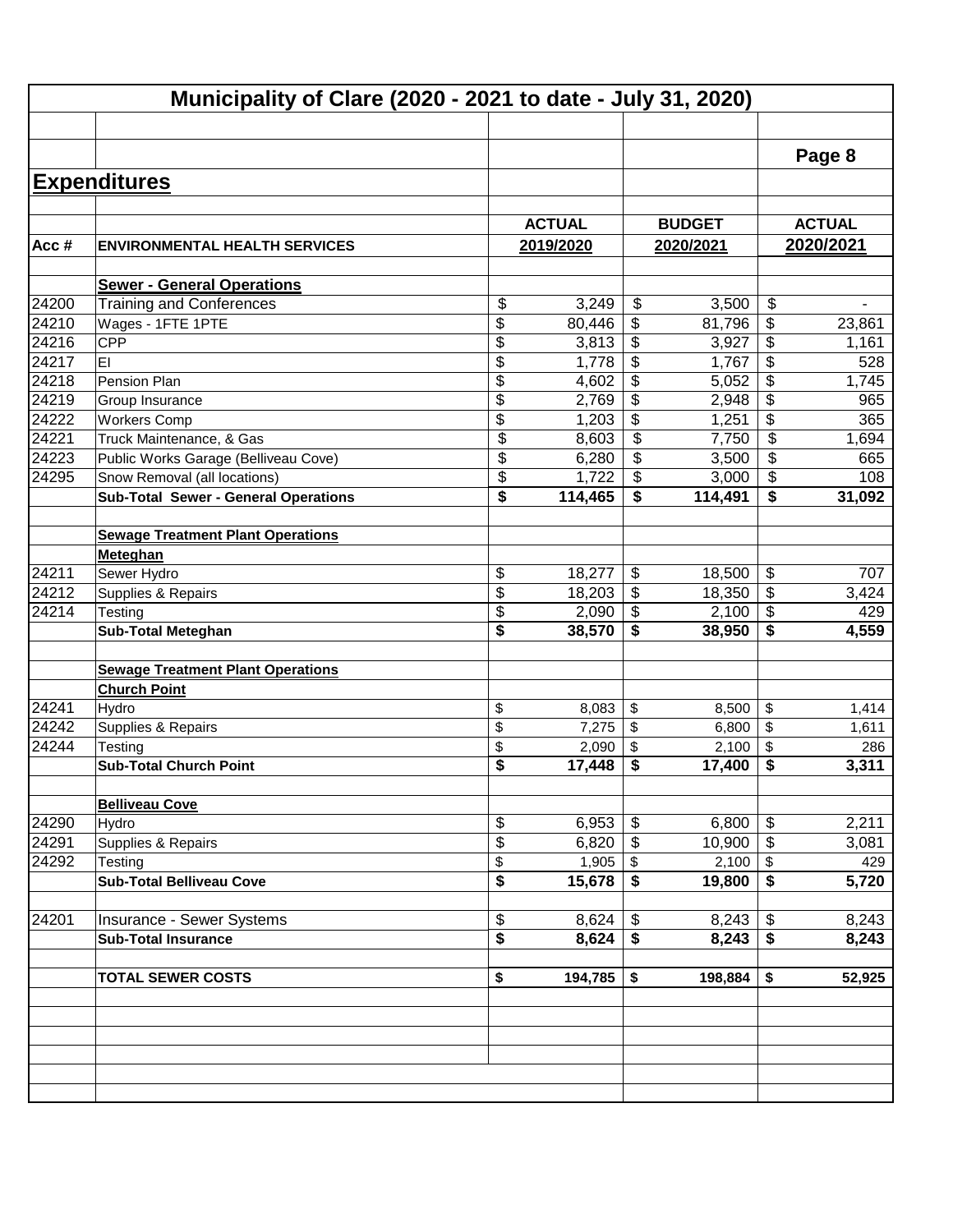|       | Municipality of Clare (2020 - 2021 to date - July 31, 2020) |                 |                           |               |                           |               |
|-------|-------------------------------------------------------------|-----------------|---------------------------|---------------|---------------------------|---------------|
|       |                                                             |                 |                           |               |                           | Page 9        |
|       | <b>ENVIRONMENTAL HEALTH SERVICES - CONT'D</b>               |                 |                           |               |                           |               |
|       |                                                             |                 |                           |               |                           |               |
|       | <b>Expenditures</b>                                         |                 |                           |               |                           |               |
|       |                                                             | <b>ACTUAL</b>   |                           | <b>BUDGET</b> |                           | <b>ACTUAL</b> |
| Acc#  | <b>SOLID WASTE SERVICES</b>                                 | 2019/2020       |                           | 2020/2021     |                           | 2020/2021     |
|       | <b>Garbage/Collection\Tipping Fees/Other</b>                |                 |                           |               |                           |               |
| 24320 | Garbage & Waste Collections                                 | \$<br>460,471   | \$                        | 483,499       | \$                        | 157,234       |
| 24300 | <b>Transfer Station Operations</b>                          | \$<br>58,012    | \$                        | 53,000        | \$                        | 28,256        |
| 24301 | <b>Landfill Closure</b>                                     | \$<br>30,204    | \$                        | 45,000        | \$                        | 15,072        |
| 24321 | Recycling - Tipping Fees (Blue Bags)                        | \$<br>93,448    | \$                        | 104,000       | \$                        | 43,499        |
| 24322 | <b>Organic Tipping Fees</b>                                 | \$<br>63,584    | $\frac{1}{2}$             | 73,000        | $\overline{\$}$           | 25,159        |
| 24304 | Queens Tipping Fees (\$102.26)                              | \$<br>330,696   | \$                        | 363,456       | $\overline{\$}$           | 114,526       |
| 24342 | Solid Waste Schedules, Green Carts, etc                     | \$<br>11,934    | \$                        | 12,200        | \$                        | 2,529         |
| 24340 | Landfill Wages (3)                                          | \$<br>138,330   | $\overline{\mathcal{S}}$  | 153,203       | $\overline{\$}$           | 49,802        |
| 24343 | <b>CPP</b>                                                  | \$<br>6,467     | \$                        | 7,308         | $\overline{\mathfrak{s}}$ | 2,407         |
| 24344 | EI                                                          | \$<br>3,117     | \$                        | 3,390         | \$                        | 1,102         |
| 24345 | <b>Pension Plan</b>                                         | \$<br>8,259     | \$                        | 8,981         | \$                        | 3,045         |
| 24346 | <b>Health Insurance</b>                                     | \$<br>1,470     | \$                        | 1,137         | \$                        | 370           |
| 24347 | <b>Workers Comp</b>                                         | \$<br>2,068     | \$                        | 2,344         | \$                        | 762           |
| 24348 | Property Insurance                                          | \$<br>3,013     | \$                        | 3,428         | \$                        | 3,428         |
| 24341 | Waste Check (Administration)                                | \$<br>23,386    | $\boldsymbol{\mathsf{S}}$ | 24,014        | \$                        | 11,693        |
| 24303 | Illegal Dump Clean-Up                                       | \$<br>3,410     | \$                        | 4,500         | \$                        | 120           |
| 23244 | Community Cleanup Program - (\$150/km)                      | \$<br>9,334     | \$                        | 10,000        | \$                        |               |
| 24349 | Miscellaneous                                               | \$              |                           |               |                           |               |
|       | <b>Sub-Total Garbage</b>                                    | \$<br>1,247,203 | \$                        | 1,352,460     | \$                        | 459,002       |
|       | <b>Total Garbage/Recycling</b>                              | \$<br>1,247,203 | \$                        | 1,352,460     | \$                        | 459,002       |
|       | <b>TOTAL ENVIRONMENTAL HEALTH</b>                           | \$<br>1,441,988 | \$                        | 1,551,344     | \$                        | 511,927       |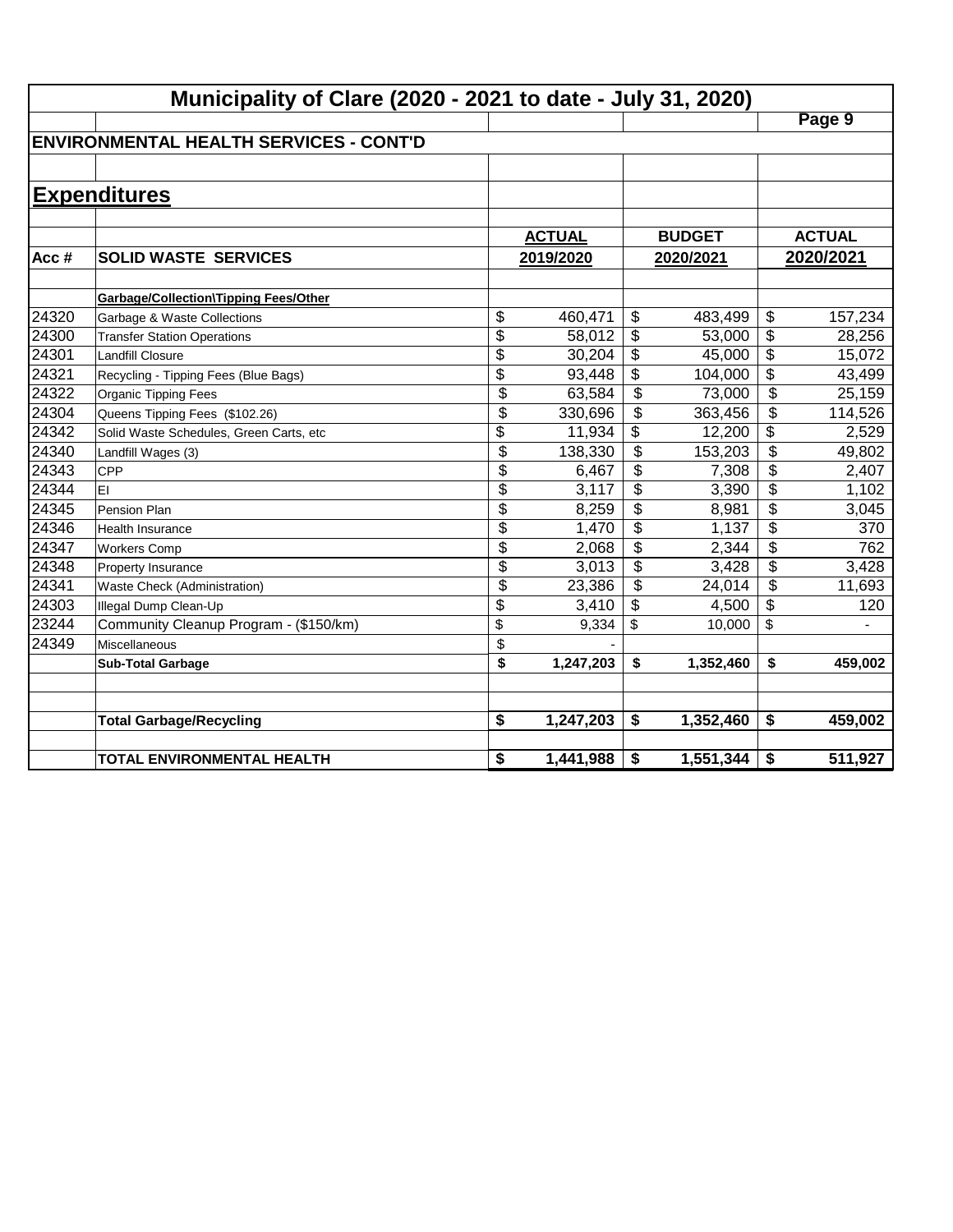|       | Municipality of Clare (2020 - 2021 to date - July 31, 2020) |                 |               |               |                           |               |
|-------|-------------------------------------------------------------|-----------------|---------------|---------------|---------------------------|---------------|
|       |                                                             |                 |               |               |                           | Page 10       |
|       | <b>Expenditures</b>                                         |                 |               |               |                           |               |
|       |                                                             |                 |               |               |                           |               |
|       |                                                             |                 |               |               |                           |               |
|       |                                                             |                 | <b>ACTUAL</b> | <b>BUDGET</b> |                           | <b>ACTUAL</b> |
| ACC#  |                                                             |                 | 2019/2020     | 2020/2021     |                           | 2020/2021     |
|       | <b>Public Health Services</b>                               |                 |               |               |                           |               |
|       | <b>Clare Health Centre</b>                                  |                 |               |               |                           |               |
| 25500 | Adm(Manager/Secretaries/Patient Attendants/Cleaners)        | \$              | 309,634       | 369992        | \$                        | 113,192       |
| 25502 | <b>CPP</b>                                                  | \$              | 13,742        | 17524         | $\boldsymbol{\mathsf{S}}$ | 5,307         |
| 25503 | EI                                                          | \$              | 6,716         | 7903          | $\boldsymbol{\mathsf{S}}$ | 2,504         |
| 25504 | Pension                                                     | \$              | 14,787        | 13803         | $\overline{\mathbf{S}}$   | 4,484         |
| 25505 | <b>Health Insurance</b>                                     | \$              | 6,347         | 8990          | \$                        | 2,276         |
| 25522 | <b>Workers Comp</b>                                         | \$              | 4,559         | 5569          | \$                        | 1,732         |
| 25510 | <b>Office Supplies</b>                                      | $\overline{\$}$ | 7,980         | 8000          | $\overline{\mathcal{S}}$  | 2,455         |
| 25511 | <b>Medical Supplies</b>                                     | $\overline{\$}$ | 11,129        | 18000         | \$                        | 3,575         |
| 25513 | MedAccess                                                   | \$              | 18,080        | 22632         | \$                        | 7,544         |
| 25514 | IT Support - 45%                                            | \$              | 263           | 21866         | $\boldsymbol{\mathsf{S}}$ | 7,040         |
| 25515 | Travel/Training                                             | \$              | 2,417         | 3500          | \$                        | 318           |
| 25520 | Cleaning Supplies (incl.strip & wax floors)                 | \$              | 4,963         | 7000          | \$                        | 5,079         |
| 25529 | Telephone, Internet, Telehealth                             | \$              | 7,000         | 7000          | \$                        | 2,446         |
| 25530 | Hydro                                                       | \$              | 23,737        | 26000         | \$                        | 7,313         |
| 25540 | Sewer Services (7 units @ \$200.00 ea)                      | \$              | 1,400         | 1400          | \$                        | 1,400         |
| 25560 | Snow Removal/Mowing/Gardening                               | \$              | 5,001         | 5500          | \$                        |               |
| 25570 | Maintenance and Repairs                                     | \$              | 34,480        | 25000         | $\boldsymbol{\mathsf{S}}$ | 8,785         |
| 25525 | <b>Small Equipment</b>                                      | \$              | 7,427         | 4720          | \$                        | 6,534         |
| 25571 | Property Insurance                                          | \$              | 5,148         | 5756          | $\boldsymbol{\mathsf{S}}$ | 5,756         |
| 25572 | Misc. Purchases                                             | \$              | 1,482         | 3500          | $\boldsymbol{\mathsf{S}}$ | 550           |
|       | <b>Sub-Total</b>                                            | \$              | 486,292       | 583655        | \$                        | 188,289       |
|       | <b>New Recruitment</b>                                      |                 |               |               |                           |               |
| 25900 | Doctor Recruitment & Incentive                              | \$              | 6,543         | 5000          | $\boldsymbol{\mathsf{S}}$ | 54,292        |
|       | <b>Storage Building (Repairs)</b>                           | \$              |               |               |                           |               |
|       | <b>Sub-Total</b>                                            | \$              | 6,543         | $5000$ \$     |                           | 54,292        |
|       |                                                             |                 |               |               |                           |               |
|       | <b>Low Income Seniors Housing</b>                           |                 |               |               |                           |               |
| 28233 | Housing Commission - Operating deficit                      | \$              | 38,841        | $38000$ \$    |                           | 41,440        |
|       | <b>Sub-Total</b>                                            | \$              | 38,841        | $38000$ \$    |                           | 41,440        |
|       |                                                             |                 |               |               |                           |               |
|       | <b>Sub Total - Public Health Services</b>                   | \$              | 531,676       | $626655$ \$   |                           | 284,021       |
|       |                                                             |                 |               |               |                           |               |
| 29000 | Interest on Short & Long-Term Debt - CHC                    | \$              | 37,963        | $34850$ \$    |                           | 26,336        |
|       | <b>Sub Total Interest - CHC</b>                             | \$              | 37,963        | $34850$ \$    |                           | 26,336        |
|       |                                                             |                 |               |               |                           |               |
|       | <b>TOTAL PUBLIC HEALTH SERVICES</b>                         |                 | \$569,639     | 661505        |                           | \$310,357     |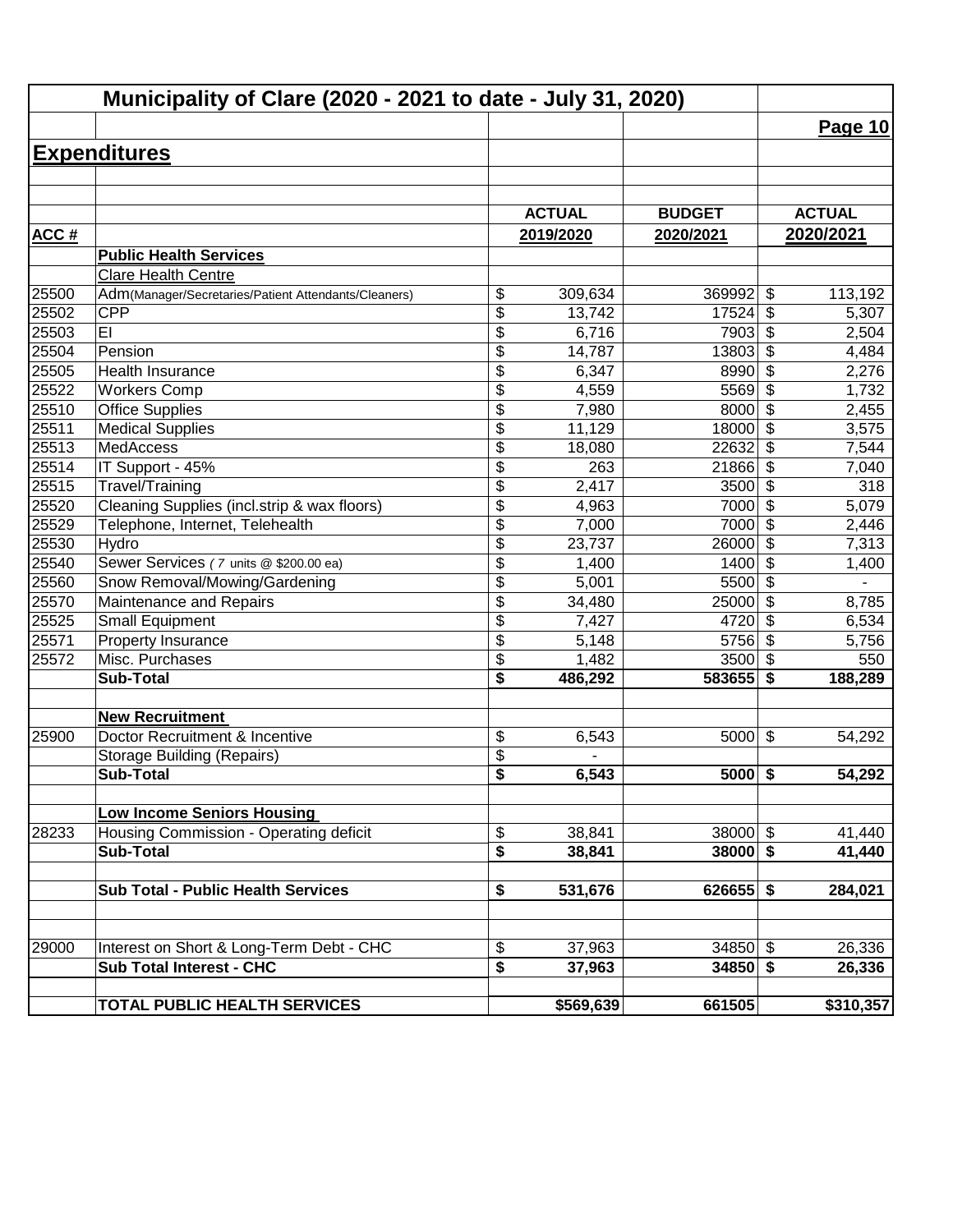|       | Municipality of Clare (2020 - 2021 to date - July 31, 2020) |               |                           |               |                            |               |
|-------|-------------------------------------------------------------|---------------|---------------------------|---------------|----------------------------|---------------|
|       | <b>Expenditures</b>                                         |               |                           |               | Page 11                    |               |
|       | <b>ENVIRONMENTAL DEVELOPMENT SERVICES</b>                   |               |                           |               |                            |               |
|       |                                                             |               |                           |               |                            |               |
|       |                                                             | <b>ACTUAL</b> |                           | <b>BUDGET</b> |                            | <b>ACTUAL</b> |
| ACC#  |                                                             | 2019/2020     |                           | 2020/2021     |                            | 2020/2021     |
|       | <b>Environmental Planning &amp; Zoning</b>                  |               |                           |               |                            |               |
| 26110 | Planning (meetings, etc)                                    | \$<br>2,844   | $\boldsymbol{\theta}$     | 2,000         | $\boldsymbol{\theta}$      | 73            |
| 26220 | <b>Sub-Division Regulations</b>                             | \$<br>3,765   | $\overline{\$}$           | 2,000         | $\overline{\$}$            | 2,383         |
| 26221 | <b>By-law Review</b>                                        | \$<br>2,599   | \$                        | 5,000         | \$                         | 292           |
|       | <b>Sub-Total</b>                                            | \$<br>9,208   | \$                        | 9,000         | \$                         | 2,748         |
|       | <b>Environmental Development Serv.</b>                      |               |                           |               |                            |               |
| 28467 | Regional Enterprise Networks(WREN)                          | \$<br>45,621  | $\boldsymbol{\mathsf{S}}$ | 45,621        | $\boldsymbol{\mathsf{\$}}$ | 22,810        |
|       |                                                             | \$<br>45,621  | \$                        | 45,621        | \$                         | 22,810        |
|       |                                                             |               |                           |               |                            |               |
|       | TOTAL ENVIRONMENT DEVELOPMENT                               | \$<br>54,829  | \$                        | 54,621        | \$                         | 25,558        |
|       |                                                             |               |                           |               |                            |               |
|       |                                                             |               |                           |               |                            |               |
|       |                                                             |               |                           |               |                            |               |
|       |                                                             |               |                           |               |                            |               |
|       |                                                             |               |                           |               |                            |               |
|       |                                                             |               |                           |               |                            |               |
|       |                                                             |               |                           |               |                            |               |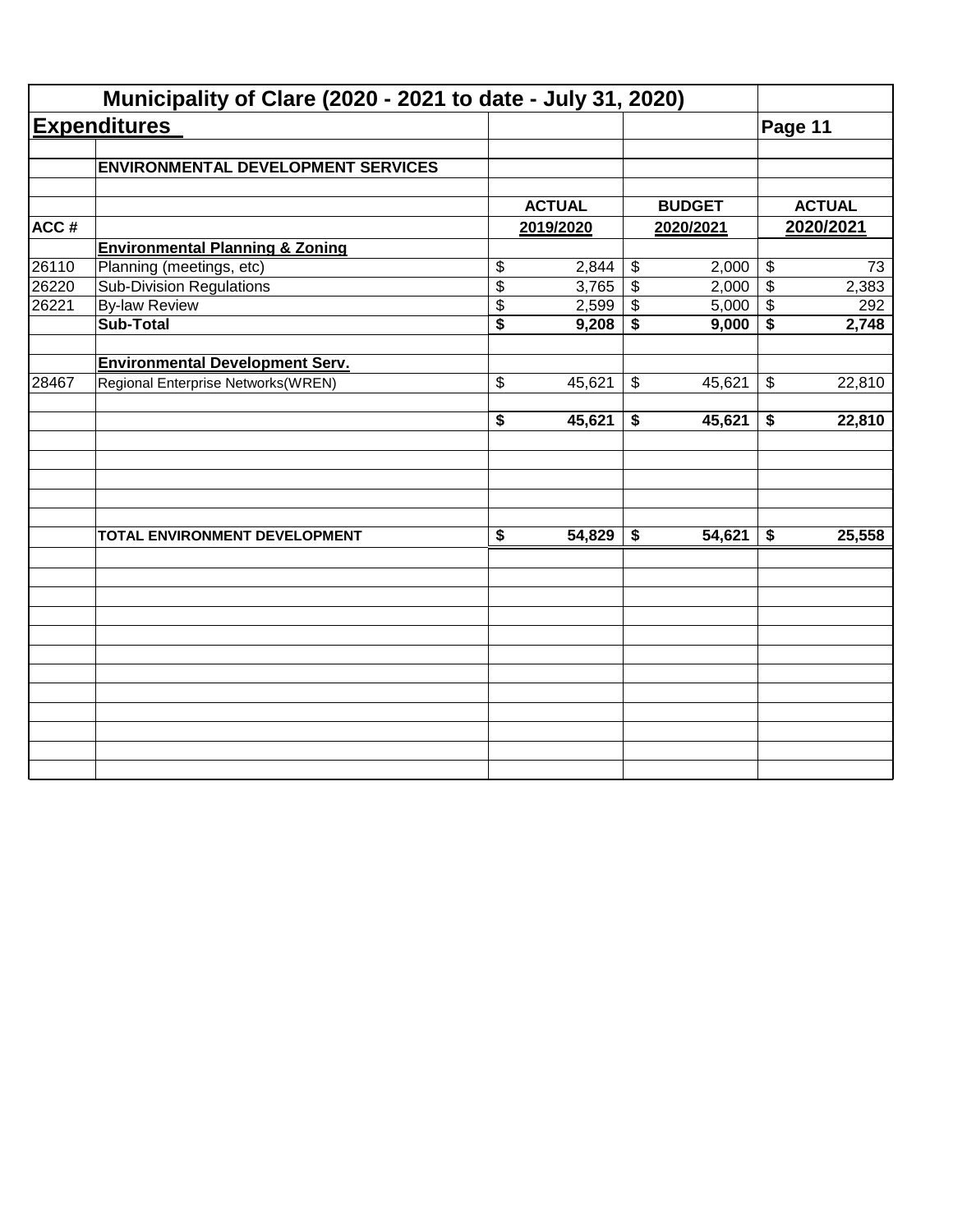|                | <b>Expenditures</b>                                                      |                               |                  |          |                          |                                | Page 12         |
|----------------|--------------------------------------------------------------------------|-------------------------------|------------------|----------|--------------------------|--------------------------------|-----------------|
|                | <b>RECREATION &amp; CULTURAL SERVICES</b>                                |                               |                  |          |                          |                                |                 |
|                |                                                                          |                               | <b>ACTUAL</b>    |          | <b>BUDGET</b>            |                                | <b>ACTUAL</b>   |
|                |                                                                          |                               | 2019/2020        |          | 2020/2021                |                                | 2020/2021       |
|                | <b>COMMUNITY DEVELOPMENT</b>                                             |                               |                  |          |                          |                                |                 |
|                | <b>Economic Development</b>                                              |                               |                  |          |                          |                                |                 |
|                | Tourism                                                                  | \$                            | 212,465          | \$       | 282,728                  | \$                             | 78,544          |
|                | Recreation                                                               | \$                            | 208,935          | \$       | 204,779                  | \$                             | 61,910          |
|                | <b>Building</b>                                                          |                               |                  |          |                          |                                |                 |
|                | <b>Community Development Admin</b>                                       | \$                            | 170,864          | \$       | 215,025                  | \$                             | 70,404          |
| 26290<br>26291 | - GranFondo Registration<br>- GranFondo Logistics                        | $\overline{\mathbb{S}}$<br>\$ | 33,180<br>21,530 | \$<br>\$ | 35,500<br>23,900         | $\overline{\mathcal{L}}$<br>\$ | $\blacksquare$  |
| 26292          | - GranFondo Administration                                               | \$                            | 8,116            | \$       | 7,500                    | \$                             | 1,671           |
| 26293          | - GranFondo Hospitality                                                  | \$                            | 38,618           | \$       | 41,350                   | \$                             | $\blacksquare$  |
| 26294          | - GranFondo Safety                                                       | \$                            | 10,315           | \$       | 11,000                   | \$                             | $\blacksquare$  |
| 26295          | - GranFondo Volunteer                                                    | \$                            | 5,366            | \$       | 6,550                    | \$                             |                 |
| 26296          | - GranFondo Marketing                                                    | \$                            | 23,903           | \$       | 25,000                   | \$                             | 55              |
| 26297          | - GranFondo Learn to Fondo                                               | \$                            | 534              | \$       | 1,200                    | \$                             |                 |
|                | <b>GranFondo Total</b>                                                   | \$                            | 141,562          | \$       | 152.000                  | \$                             | 1,726           |
|                |                                                                          |                               |                  |          |                          | \$                             |                 |
| 26000          | - CMA 2024                                                               |                               | 19,926           |          | 50,000                   |                                | 100.000         |
|                | Communauté accueillante                                                  |                               |                  |          | 102,000                  |                                | 8,000           |
|                |                                                                          | \$                            | 753,752          | \$       | 1,006,532                | \$                             | 320,584         |
|                |                                                                          |                               |                  |          |                          |                                |                 |
|                |                                                                          |                               |                  |          |                          |                                |                 |
|                | <b>Building &amp; Facilities</b>                                         |                               |                  |          |                          |                                |                 |
| 27250          | Meteghan Library - Janitorial                                            | \$                            | 5,533            | \$       | 6,200                    | \$                             | 444             |
| 27253          | Meteghan Library Branch                                                  | \$                            | 24,865           | \$       | 16,000                   | $\sqrt[6]{3}$                  | 3,957           |
| 27254          | Extra Hours per week (Library Branch)                                    | \$                            | 2,295            | \$       | 2,300                    | \$                             |                 |
| 28472          | Western Regional Library                                                 | \$                            | 53,377           | \$       | 53,377                   | \$                             | 26,689          |
| 27180          | <b>Wentworth Lake Park</b>                                               | \$                            | 46               | \$       |                          | \$                             | 156             |
| 27179          | Belliveau Cove Dev./Wharf/Insurance                                      | \$                            | 16,127           | \$       | 17,108                   | \$                             | 11,701          |
| 27255          | Hub Culturel/Cultural Hub/CIFA Building                                  | \$                            | 20,424           | \$       | 11,000                   | \$                             | 7,360           |
| 27256          | <b>Havelock Community Centre</b>                                         | \$                            | 2,486            | \$       | 2,500                    | \$                             | 1,588           |
| 27257          | Meteghan Park<br>Ground Search & Rescue Building                         | \$                            | 3,677            | \$       | 4,200                    | \$                             | 1,606           |
| 27258<br>27259 | Eco Park - Insurance                                                     | \$<br>\$                      | 2,409<br>10,211  | \$<br>\$ | 2,793<br>11,279          | \$<br>\$                       | 1,628<br>11,279 |
| 27260          | Eco Park - Operations (hydro, etc)                                       | \$                            | 33,943           | \$       | 10,000                   | \$                             | 16,226          |
|                |                                                                          |                               |                  |          |                          |                                |                 |
| 27270          | Clare Veteran Centre (General Operations)                                | \$                            | 28,339           | \$       | 30,000                   | \$                             | 1,412           |
| 27271          | Clare Veteran Centre (Insurance)                                         | \$                            | 8,160            | \$       | 9,134                    | \$                             | 9,134           |
| 27279          | Écoles JMGay & St-Albert                                                 | \$                            | $7,310$ \$       |          | $\sim$                   |                                |                 |
| 28700          | Tent / Trailer Rental                                                    | \$                            | 7,199            | \$       | $7,000$   \$             |                                | 201             |
|                | <b>Total Building &amp; Facilities</b>                                   | \$                            | 226,401          | \$       | $182,891$ \$             |                                | 93,381          |
|                |                                                                          |                               |                  |          |                          |                                |                 |
|                |                                                                          |                               |                  |          |                          |                                |                 |
| 27290          | <b>Cultural Services</b><br>Societe Historique (Point a Major Insurance) | \$                            | 823              |          | $850$   \$               |                                | 850             |
| 27900          | Contribution to Festival Acadien                                         | \$                            | 20,000           | \$<br>\$ | $20,000$ \ \$            |                                | 20,000          |
|                | <b>Productions le Moulin</b>                                             | \$                            | 1,000            | \$       | 1,000                    |                                |                 |
|                | New France - Electric City                                               | \$                            | 5,000            | \$       | $\overline{\phantom{a}}$ |                                |                 |
|                | Société édifice Ste-Marie de la Pointe                                   | \$                            | 10,000           | \$       | $\overline{\phantom{a}}$ |                                |                 |
|                | Centre acadien - Historic NS                                             | \$                            | 7,897            | \$       | $\sim$                   |                                |                 |
|                | <b>Clare Curling Association</b>                                         |                               |                  | \$       | 500                      |                                |                 |
|                | <b>Council Commitment to Special Projects</b>                            |                               |                  |          |                          |                                |                 |
|                | - Gran Fondo                                                             | \$                            |                  | \$       | $\blacksquare$           | \$                             |                 |
|                | <b>Total Cultural Services</b>                                           | \$                            | 44,720           | \$       | 22,350                   | \$                             | 20,850          |
|                |                                                                          |                               |                  |          |                          |                                |                 |
|                | Other                                                                    |                               |                  |          |                          |                                |                 |
| 27295          | Université Ste-Anne                                                      | \$                            | 50,000           | \$       |                          | \$                             | $\blacksquare$  |
|                | Yarmouth Hospital Foundation                                             | \$                            | 5,000            | \$       | 5,000                    | \$                             | 5,000           |
|                | Total Other                                                              | \$                            | 55,000           | \$       | 5,000                    | \$                             | 5,000           |
|                |                                                                          |                               |                  |          |                          |                                |                 |
|                |                                                                          |                               |                  |          |                          |                                |                 |
|                | TOTAL COMMUNITY DEVELOPMENT AND CULTURAL SERVICES                        | \$                            | 1,079,873        | \$       | $1,216,773$   \$         |                                | 439,816         |
|                |                                                                          |                               |                  |          |                          |                                |                 |